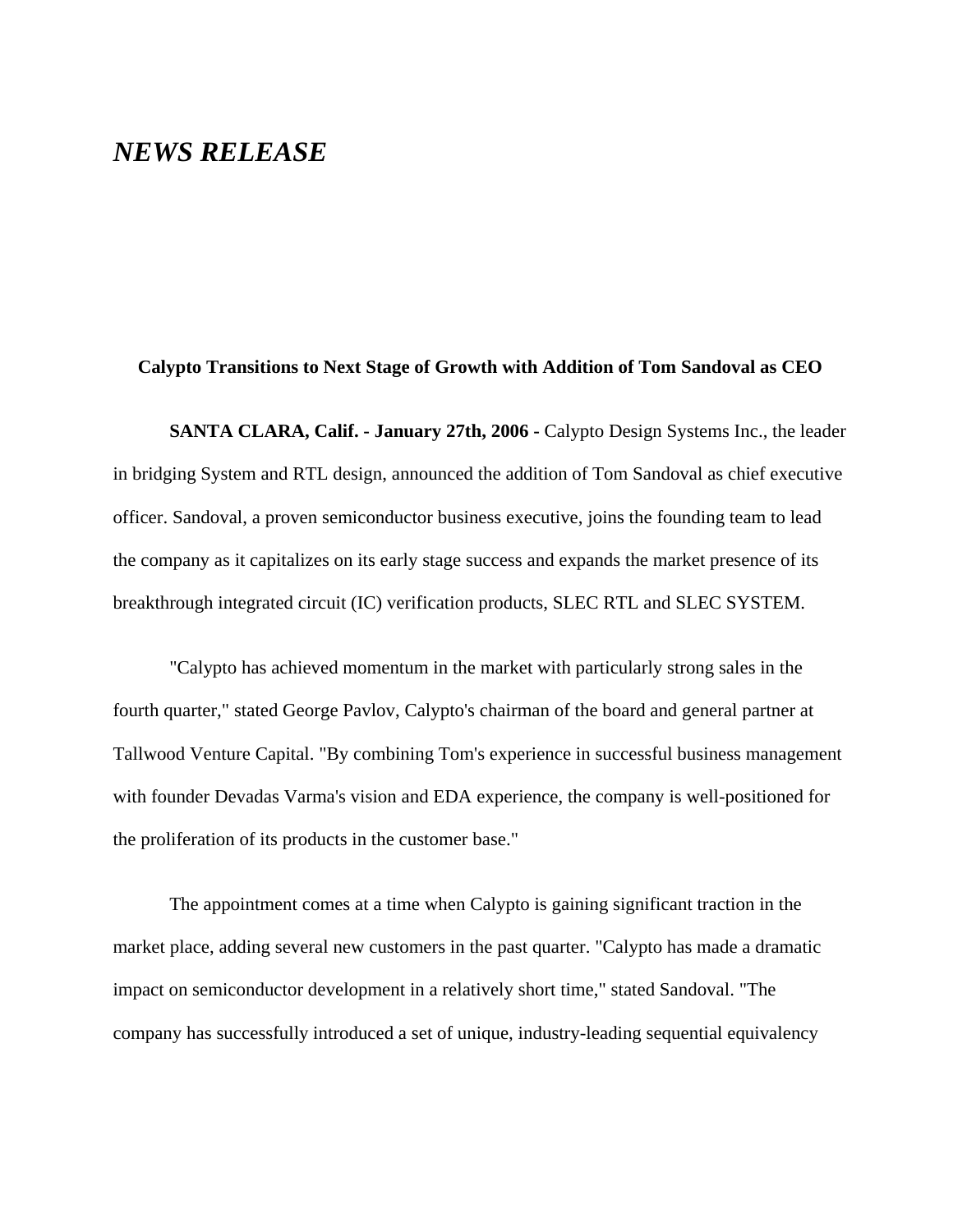checking products that are directly enabling system-level design, while reducing IC development schedules as well as the cost of developing semiconductor devices."

Mr. Sandoval has over 20 years of sales, marketing and engineering experience in the semiconductor industry. He is a veteran of LSI Logic, where he most recently directed LSI's worldwide ASIC and RapidChip® engineering organization. Mr. Sandoval also served as LSI Logic's Vice President and General Manager of Communications Products where he was responsible for the strategic marketing, definition and development of the company's communications products including IP cores, standard products, and its structured ASIC product.

In addition to assuming the role of chief executive, Mr. Sandoval will also join the board of directors. Devadas Varma, Calypto founder, remains on the board and takes on the role of Chief Strategy Officer responsible for business development and setting strategic direction for the company. "Tom brings a unique business perspective to Calypto," said Devadas Varma, "I look forward to working with Tom to guide Calypto past the traditional boundaries of an EDA startup."

## **About Calypto**

Founded in 2002, Calypto Design Systems, Inc. enables IC design teams to bridge system and RTL for semiconductor design, thereby saving millions of dollars in design costs and silicon re-spins. The company delivers software products to leading edge semiconductor and systems companies worldwide. Calypto is privately held with venture funding from Cipio Partners, JAFCO Ventures, Tallwood Venture Capital and Walden International. The company is a member of the Cadence Connections program, the IEEE-SA, the Open SystemC Initiative